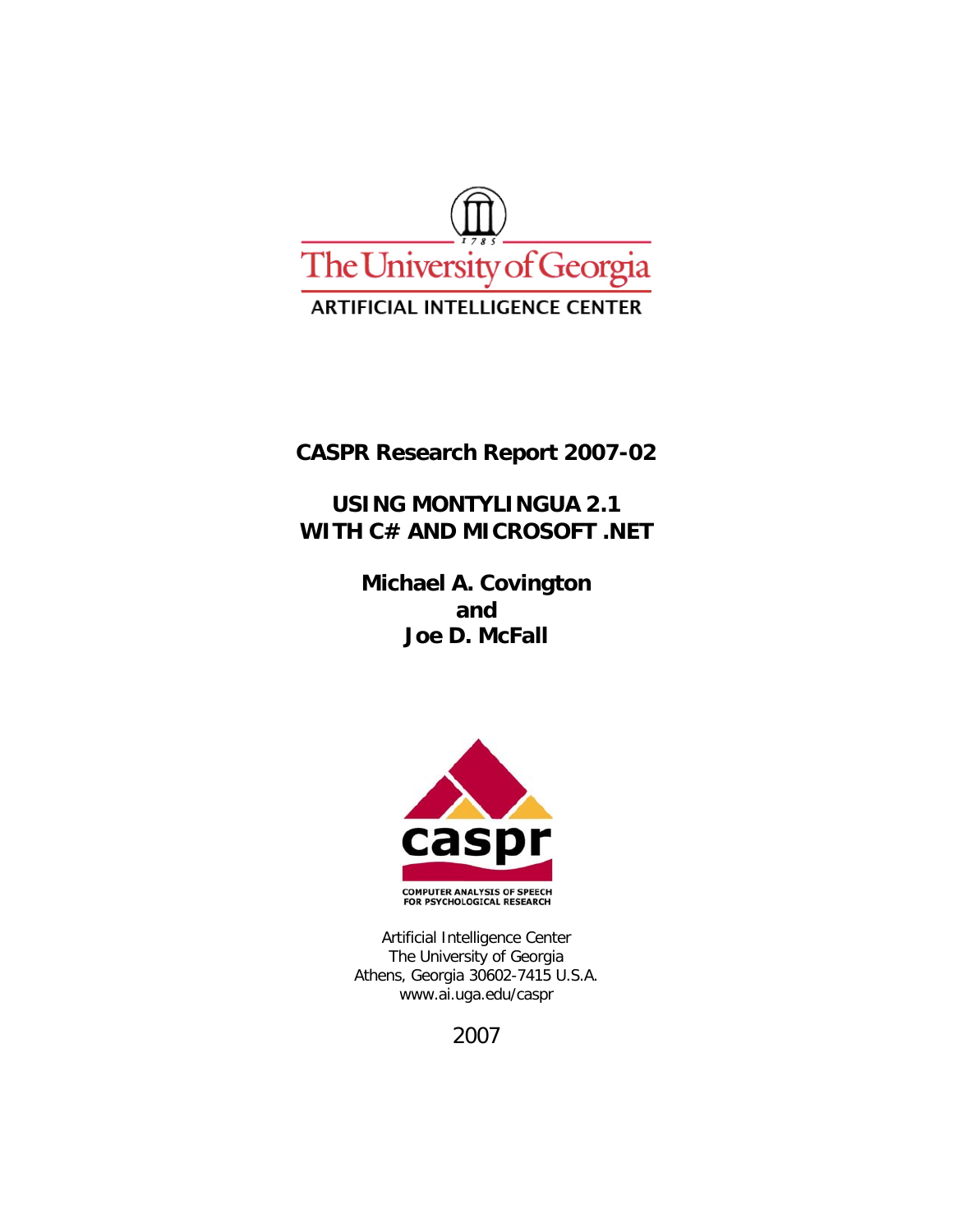# **Using MontyLingua 2.1**

# **With C# and Microsoft .NET Framework**

Michael A. Covington and Joe D. McFall Artificial Intelligence Center The University of Georgia Athens, GA 30602 U.S.A.

Revised 2007 April 17

## *Introduction*

MontyLingua (Liu 2004) is a freeware natural language processing package written in Python and also supplied as a Java archive (.jar file). This document tells you how to compile MontyLingua into a .NET DLL file and call it from C# programs. This process relies on IKVM, a freeware Java-to-.NET conversion utility.

### *Acquiring the components*

### **Java 1.4.2 (not 1.5 or 1.6)**

You will need the Sun Java compiler, version 1.4.2, installed on your system. Without it, you will have trouble running the MontyLingua Java examples, and we are not sure whether you you can compile MontyLingua into a .NET DLL. Search www.sun.com for version 1.4.2 of the Java SE Development Kit and install it.

You can apparently have several versions of Java installed on your computer, but for purposes of compiling MontyLingua, JDK 1.4.2 must come first on the path (see the next step).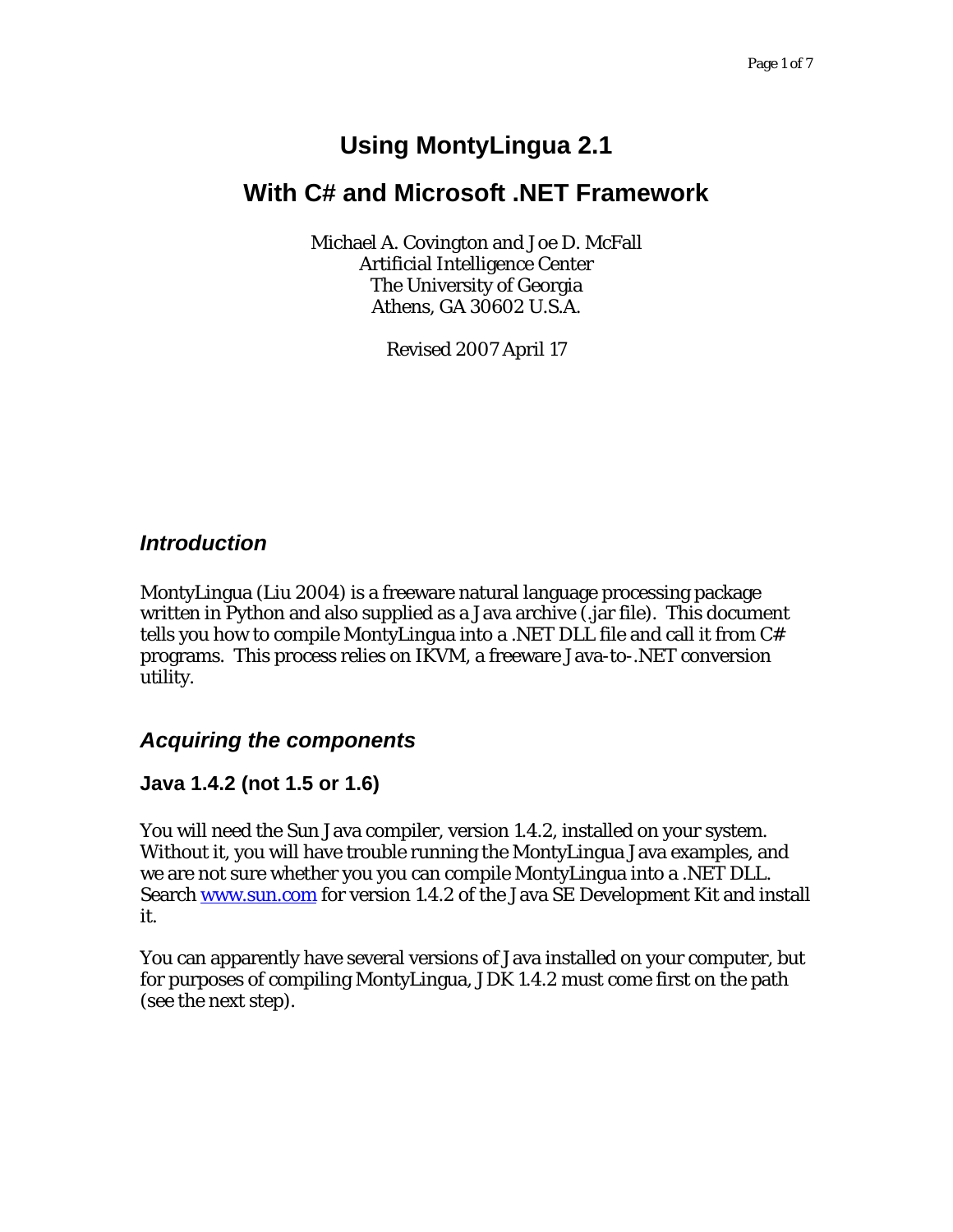#### **Incompatibility warning**

MontyLingua was written in Python and was compiled into Java using a version of Jython (the Python-to-Java converter) that is apparently incompatible with some of the latest releases of Sun Java. The symptom is that when you try to run the demonstration .bat files in MontyLingua's *java* folder, you get the error message

java.lang.IllegalAccessException: Class org.python.core.PyReflectedFunction can not access a member of class java.lang.AbstractStringBuilder with modifiers "public"

(along with a lot of debugging information). *This problem will not haunt you* after you have compiled MontyLingua into a .NET DLL, because Java will no longer be needed to run it.

#### **Java on the path**

Also put the Java 1.4.2 binary directory on your path so that this Java system will actually be used when you type a command beginning with "java" or "javaw". To do that, open Control Panel, System, Advanced, Environment Variables, Path, Edit, and add something like

"C:\program files\java\j2re1.4.2\_14\bin";

(with quotes and semicolon as shown) at the very beginning of the PATH variable. Make sure you get the right path, depending on the exact version of Java that you are using.

This is also a good time to look for other corruption in the path that may have resulted from other software installations misbehaving.

#### **MontyLingua**

Download MontyLingua from:

http://web.media.mit.edu/~hugo/montylingua/

No installation is required; just unzip the 12-megabyte ZIP file into a convenient folder. Ultimately, in addition to the .jar file, you will need the .MDF data files.

It's a good idea to try the MontyLingua sample .bat files to make sure MontyLingua works.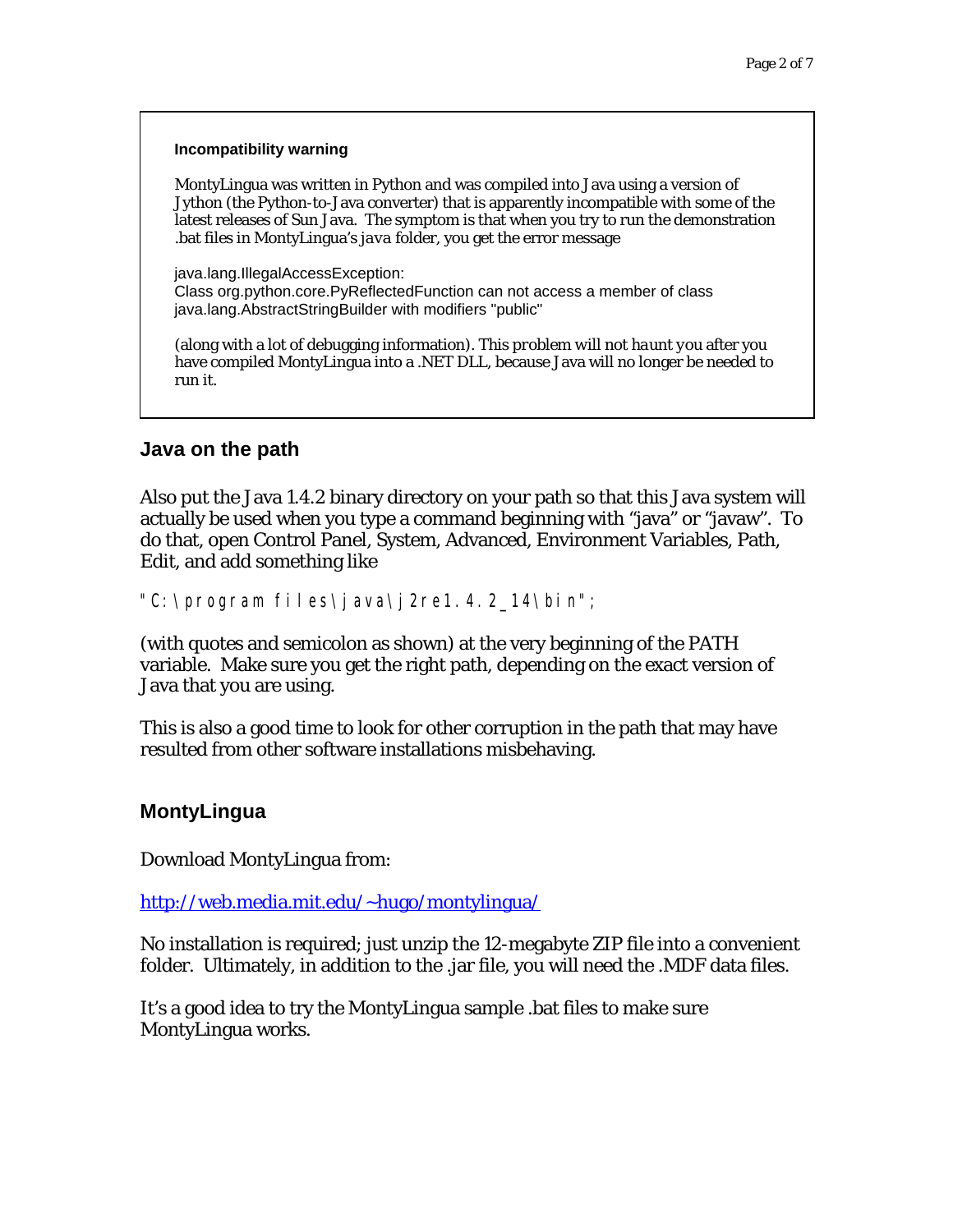#### **IKVM**

Download and install the IKVM binaries (ikvmbin) from:

http://sourceforge.net/project/showfiles.php?group\_id=69637

or from www.ikvm.net.

Place the binary files (.exe and .dll) in a convenient folder such as C:\Program Files\IKVM, make sure all users have permission to read and execute them, and put this folder on the path the same way you did for Java.

# *Compiling MontyLingua into .NET*

Open a command prompt in the folder where *montylingua.jar* resides and do this:

ikvmc -out:montylingua.dll -target:library montylingua.jar

This will create a new file, *montylingua.dll.*

# *Creating a Visual Studio project that uses MontyLingua*

Create a new Visual Studio project (a couple of C# examples follow).

Once the project has been created:

• Copy the three files:

| montylingua.dll         | (which you just created)    |
|-------------------------|-----------------------------|
| IKVM.GNU.Classpath.dll  | (from the IKVM folder)      |
| <b>IKVM.Runtime.dll</b> | (also from the IKVM folder) |

into the folder that contains your source code. (This step is optional but recommended.)

- Add references to those three DLLs to your project. (Project, Add Reference, Browse.)
- Copy all the MontyLingua .MDF files into the folder that contains the executable code for your project (typically *bin/Debug*; when you deploy the project, you must keep track of where the .exe file goes and put these files with it). The DLLs get copied here automatically but you must keep up with the data files.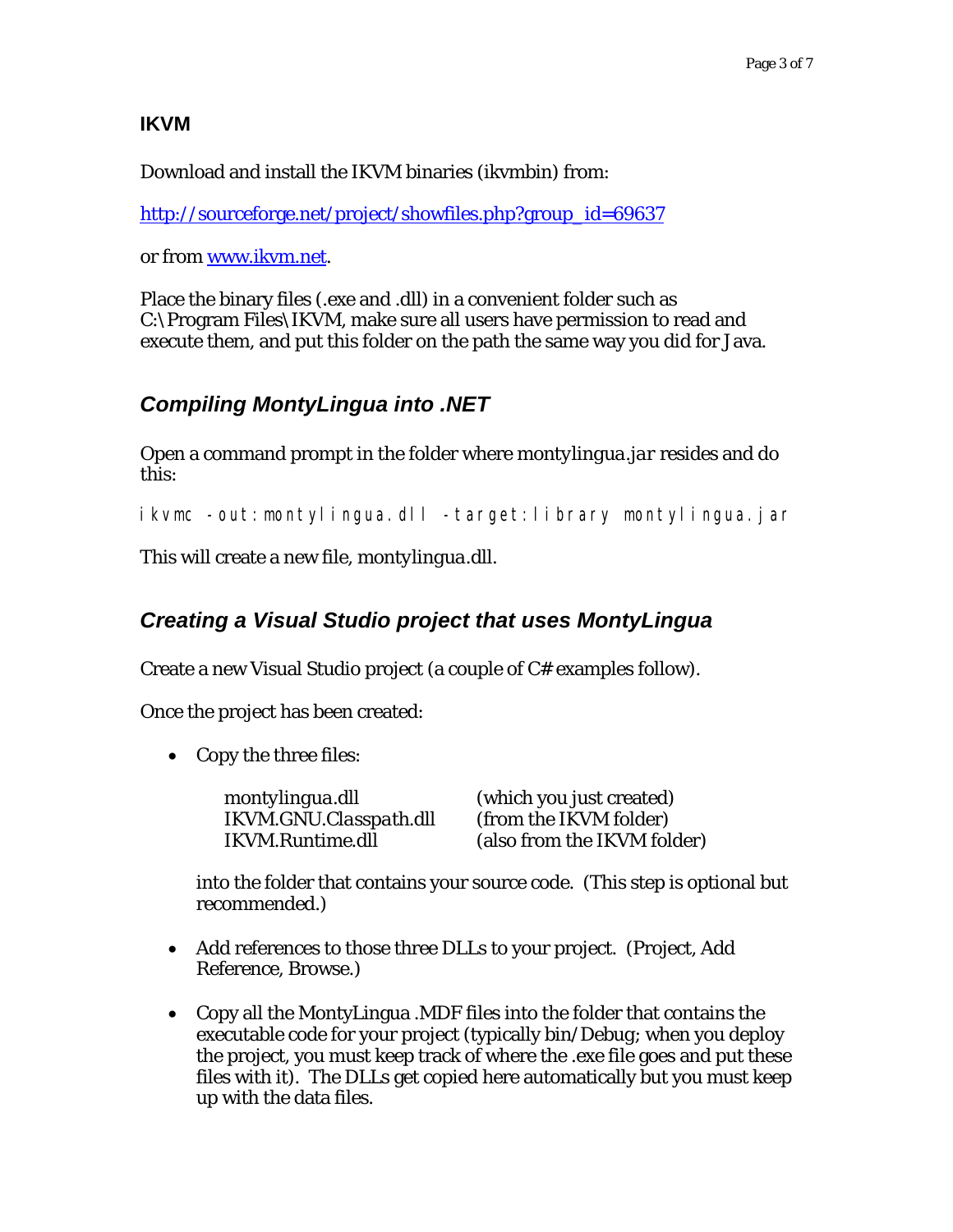Now write your program, using MontyLingua as if you were working in Java. (There is extensive documentation about how to call MontyLingua from Java.) Here is a simple console application:

```
using System;
using System.Collections.Generic;
using System.Text;
using Monty = montylingua;
namespace MontyTest1
{
    class Program
    {
         public static void Main(string[] args)
         {
             Console.WriteLine("Loading MontyLingua...");
             Monty.JMontyLingua j;
             try
             {
                  j = new Monty.JMontyLingua();
             }
             catch
             {
                  Console.WriteLine("Couldn't start MontyLingua.");
                  Console.WriteLine("MDF files may be missing.");
                  return;
             }
             Console.WriteLine("MontyLingua loaded\n");
             Console.WriteLine("Enter sentences to tag ('exit' to stop):");
             string sentence;
             while ((sentence = Console.ReadLine()) != "exit")
             {
                  try
                  {
                       Console.WriteLine(j.tag_text(sentence));
                       Console.WriteLine(j.lemmatise_text(sentence));
                  }
                  catch (Exception e)
                  {
                       Console.WriteLine(e.Message);
        }
                  Console.WriteLine();
            }
        }
    }
}
```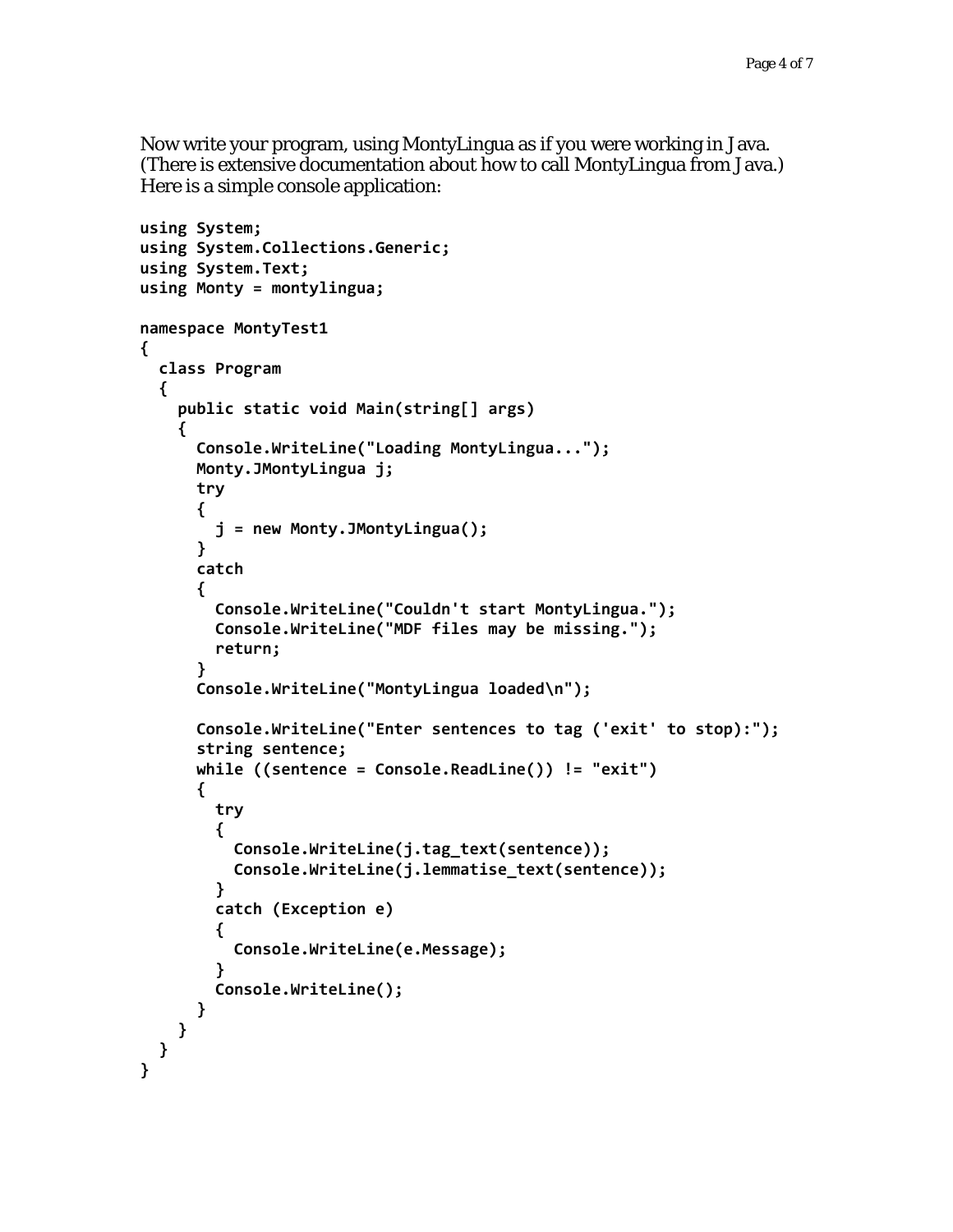In action, the program looks like this:

```
- 0
 on file:///U:/My Documents/Visual Studio 2005/Projects/Monty...
                                                                                    ×
Loading MontyLingua...
                                                                                    ▲
****** MontyLingua v.2.1 ******
***** by hugoCnedia.mit.edu *****<br>Lemmatiser OK!
Custom Lexicon Found! Now Loading!
Fast Lexicon Found! Now Loading!
rast Bexicum rudnu: Nuw<br>LexicalRuleParser OK!<br>ContextualRuleParser OK!
Commonsense OK!
Semantic Interpreter OK!<br>Loading Morph Dictionary!
 *********************************
MontyLingua loaded
Enter sentences to tag ('exit' to stop):
This is a test.<br>This/DT is/UBZ a/DT test/NN ./.<br>This/DT/This is/UBZ/be a/DT/a test/NN/test ././.
exit
\left| \cdot \right|\overline{ }4
```
Note that loading MontyLingua can take a couple of minutes even on a 2-GHz computer.

### *MontyLingua messages*

Note the lines:

```
****** MontyLingua v.2.1 ******
***** by hugo@media.mit.edu *****
Lemmatiser OK!
Custom Lexicon Found! Now Loading!
Fast Lexicon Found! Now Loading!
Lexicon OK!
LexicalRuleParser OK!
ContextualRuleParser OK!
Commonsense OK!
Semantic Interpreter OK!
Loading Morph Dictionary!
*********************************
```
If your program is not a console application, they do not appear, but MontyLingua still works as intended. When you run your windowed application in debug mode in Visual Studio, these messages will appear in the Output window along with other debugging output.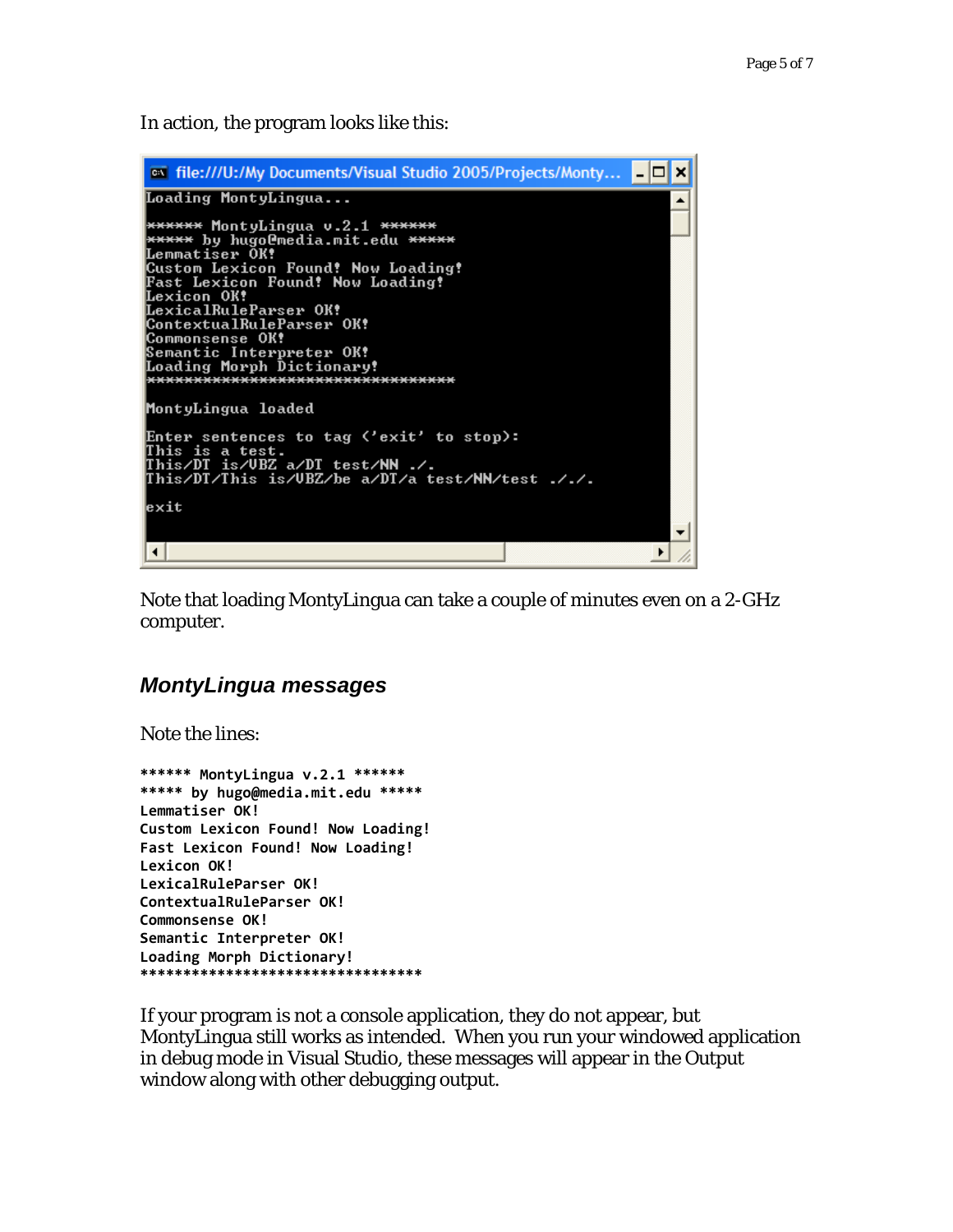# *Initializing MontyLingua in a separate task*

Because it can take a couple of minutes to initialize MontyLingua, you may want to perform the initialization in a separate task so that your main program does not become totally unresponsive. Here's how.

```
using System.Threading;
using Monty = montylingua;
Monty.JMontyLingua j;
// Zero‐argument method that will run in the thread
void InitMonty()
{
      try
      {
          j = new Monty.JMontyLingua();
      }
      catch (Exception e)
      {
            throw new Exception(
                     "Can't start MontyLingua.  MDF file(s) may be missing.",
                       e);
      }
}
// Code to do the initialization in a separate thread
void Initialize()
{
      Application.UseWaitCursor = true;
      Thread init = new Thread(new ThreadStart(InitMonty));
      init.Start();
      while (init.IsAlive)  // process other events
      {
          Application.DoEvents();
      }
      Application.UseWaitCursor = false;
}
```
Here the **while** loop keeps the program responding to events while the MontyLingua initialization is going on. Documentation suggests that **init.Join()** would do the job, but it doesn't actually update the main window sufficiently.